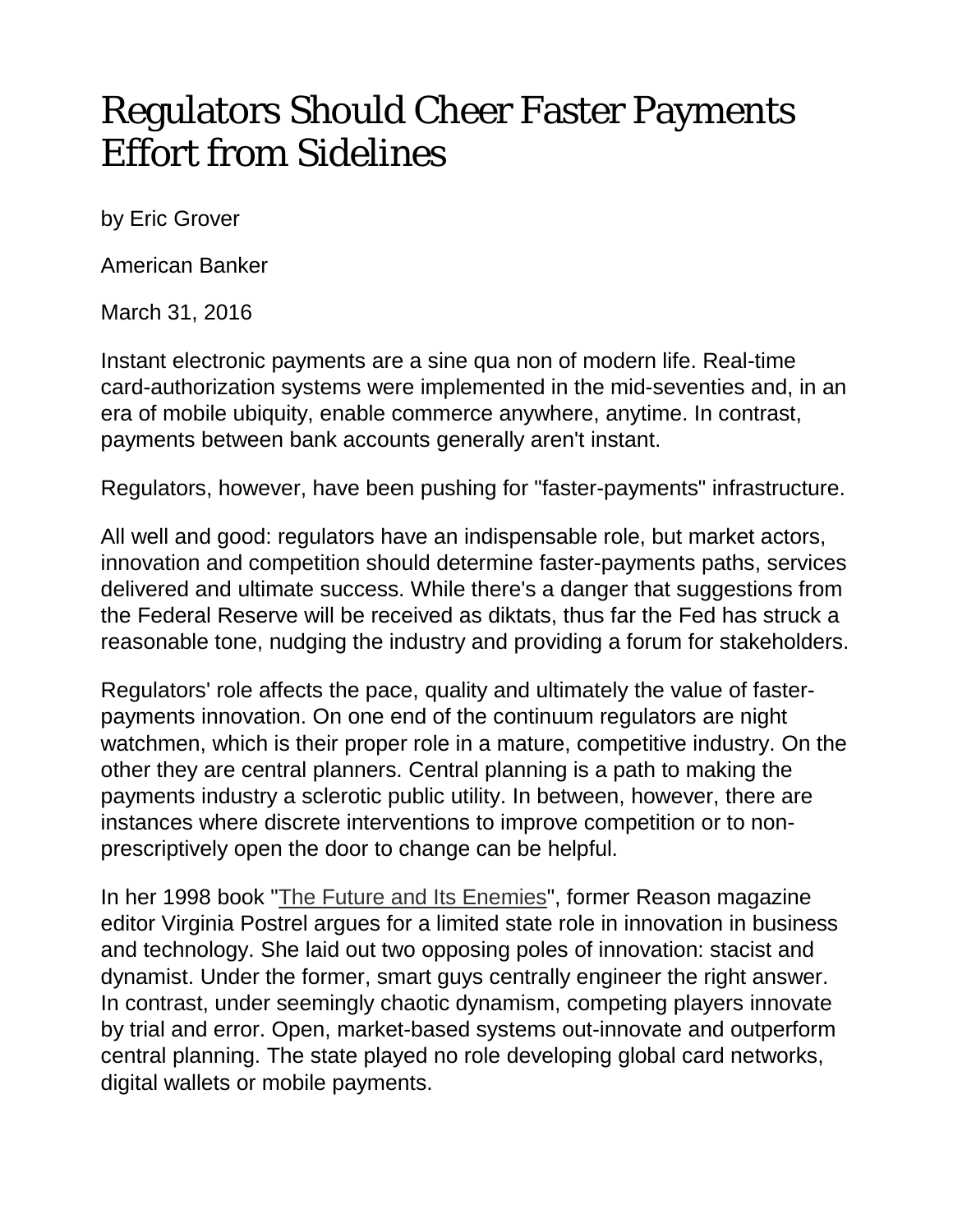Yet the belief by some that enlightened regulatory overlords can better direct innovation than the market is longstanding and particularly tempting in payments infrastructure. Those favoring direct involvement of government planners view market coordination as too messy and inefficient, where multiple competitors solve the same problem, price and self-interest dynamically allocate resources, and winners and losers are rewarded and ruthlessly punished, respectively, by the market.

Regulators on both sides of the Atlantic are jawboning for improvements to domestic interbank account-processing systems (the ACH). Each country has at least one that reliably and cheaply delivers nonspontaneous payments between known parties such as payroll and bill payments. Historically, these transactions have been on a one- or two-day lag.

For the moment, the United Kingdom leads. Under pressure from the Office of Fair Trading and HM Treasury, the bank-owned Vocalink implemented near-real-time ACH processing in 2008. British banks have also launched a new payment service Paym, providing mobile-phone-based money transfer, and soon will debut a retail-payment system Zapp to compete with MasterCard and Visa. British regulators are also pushing banks to spin off the not-for-profit Vocalink with a laudable view toward spurring paymentsinfrastructure competition.

Meanwhile, the European Central Bank is being more prescriptive, actually defining requirements for instant interbank euro-payments. The EU's central bank aims to have its payment-scheme rules implemented by November 2017.

In the U.S., the Fed wants to shepherd banks to enabling faster interbank payments. While the Fed has no statutory authority to require faster payments, it is using its bully pulpit to good effect. A committee spearheaded by the Fed including regulators, banks, networks, processors and retailers is developing nonbinding faster-ACH standards.

While faster interbank payment-processing infrastructure implemented abroad will tempt some to call for a Washington mandate, treading lightly is warranted.

Interested firms in the U.S. are already moving. Bank-owned processor The Clearing House engaged Vocalink to support faster ACH in the U.S., while